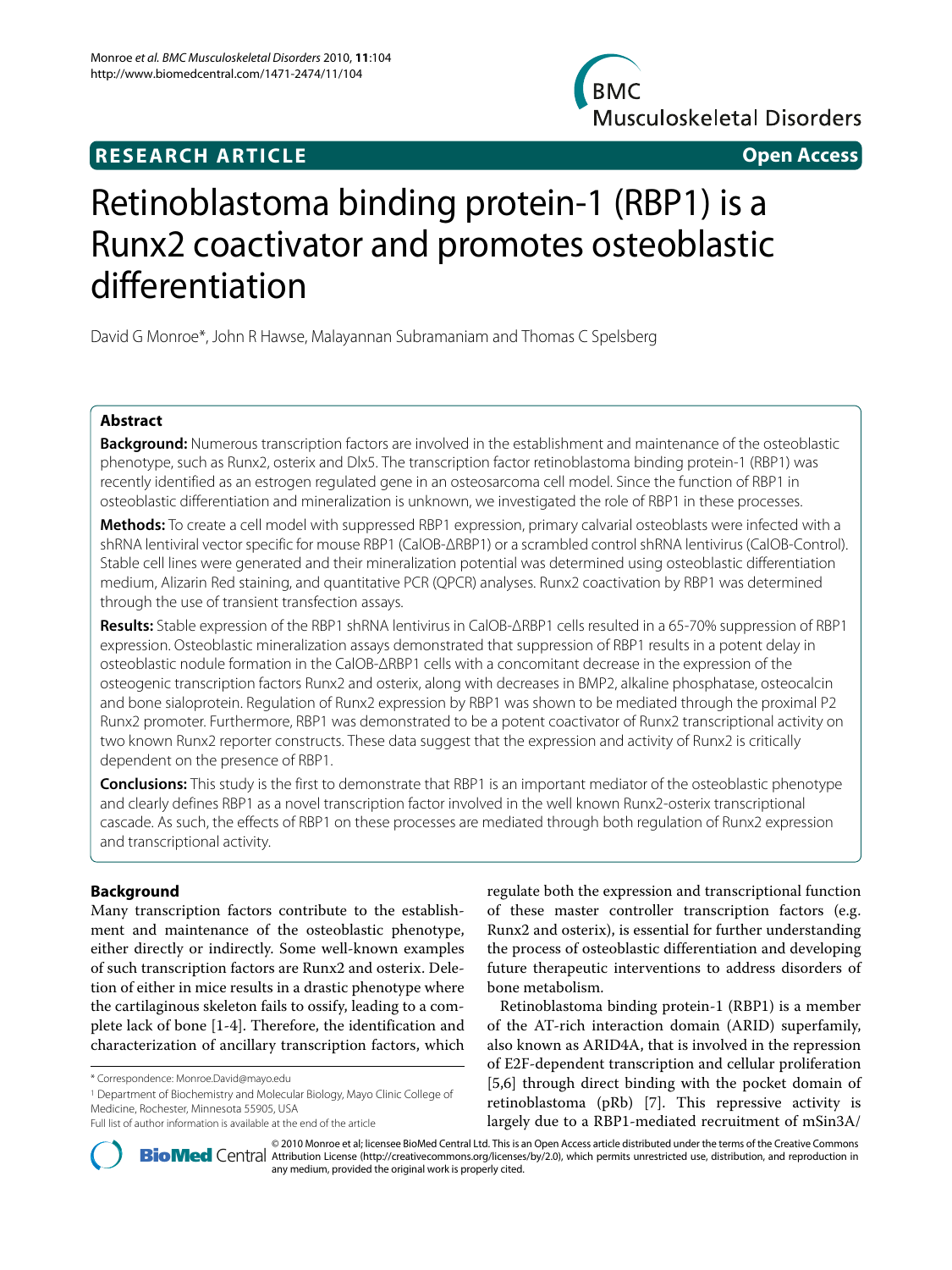histone deacetylase (HDAC) complexes to E2F-dependent promoters [[8\]](#page-8-5). More recently, RBP1 deletion in mice was shown to result in a genomic imprinting defect at the Prader-Willi syndrome and Angelman syndrome imprinting center [\[9](#page-8-6)] and has been identified as a leukemia suppressor gene in mice [[10\]](#page-8-7). Our laboratory has recently identified RBP1 as an estrogen-regulated gene in a U2OS osteosarcoma cell model expressing the estrogen receptors (ER) ERα and ERβ [[11-](#page-8-8)[13](#page-8-9)].

Although much is known regarding the function of RBP1 in pRb-mediated suppression of E2F activity, cellular proliferation, and in epigenetic modifications, nothing is known regarding the function of RBP1 in osteoblastic differentiation and function. Therefore, we investigated the effect of RBP1 suppression on osteoblastic differentiation in primary mouse calvarial osteoblasts. We found that suppression of RBP1 expression results in a delay in osteoblastic mineralization with a concomitant decrease in classic bone marker gene expression. Furthermore, our data demonstrates that RBP1 supports Runx2 expression through the use of the Runx2 P2 promoter and serves as a coactivator of Runx2 activity. This study identifies RBP1 as an important regulator of osteoblastic differentiation and provides a more comprehensive understanding of the osteogenic pathway in general.

# **Methods**

## **Cell Culture and Reagents**

Mouse calvarial osteoblast cultures were grown in Minimum Essential Media growth medium (αMEM; Invitrogen, Carlsbad, CA) supplemented with  $1 \times$  antibiotic/ antimycotic (Invitrogen) and 10% (v/v) fetal bovine serum. The shRNA-stable mouse calvarial cell cultures, described in the text, were cultured in the same media supplemented with 5 mg/L blasticidin S (Boehringer Mannheim, Indianapolis, IN). For the osteoblast differentiation assays, αMEM growth medium supplemented with 50 mg/L ascorbic acid and 10 mM β-glycerophosphate, termed αMEM differentiation medium, was used. The human U2OS cell line was cultured in phenol redfree Dulbecco's Modified Eagle's Medium (DMEM)/F12 media containing 10% (v/v) fetal bovine serum (FBS) and 1 × antibiotic/antimycotic (Invitrogen). Ascorbic acid, βglycerophosphate and Alizarin Red were purchased from Sigma-Aldrich (St. Louis, MO).

## **Calvarial Osteoblast Preparation**

One- to 3-day-old C57BL/6 mouse pups were sacrificed and the calvaria were minced and digested in Hank's balanced saline solution (Sigma-Aldrich) containing bovine serum albumin (4 mg/ml) and collagenase type 2 (4 mg/ ml) for 10 min at 37°C. The first two digests were discarded since these mainly contain fibroblasts. The cells obtained from the third digest were resuspended in

αMEM containing 10% (v/v) fetal bovine serum, expanded in culture dishes and subsequently used for the production of the CalOB-Control and CalOB-ΔRBP1 cell lines used in this study. The study was approved by the Mayo Clinic Institutional Animal Care and Use Committee (IACUC #A7909) and performed in accordance with internationally recognized ethical guidelines.

# **shRNA Vector Construction and Stable-shRNA Cell Model Production**

A lentiviral shRNA vector, termed pHREFBL/hU6 (+3276), containing a 21-mer siRNA sequence directed against +3299 to + 3320 relative to the transcriptional start site of mouse RBP1 (Accession # [NM\\_001081195](http://www.ncbi.nih.gov/entrez/query.fcgi?db=Nucleotide&cmd=search&term=NM_001081195)), GACGAGTCCCGAAGTATAAAG, was produced by America Pharma Source, LLC (Gaithersburg, MD). Expression of this construct is driven by a U6 promoter and contains a blasticidin S marker gene for positive selection of infected cells. A scrambled lentiviral control vector, containing the same nucleotide bases but in a random order, termed pHRBlasdU3-hU6, was also produced in the same manner. Both lentiviral vectors contain the loop sequence TTCAAGAGA. Primary mouse calvarial osteoblast cultures were plated in 24-well dishes at a cell density of 30-40% in MEM growth medium. The following day, 200 ul of either pHREFBL/hU6 (+3276) (RBP1 shRNA) or pHRBlasdU3-hU6 (Scrambled Control shRNA) lentiviral vector was added to each well and allowed to incubate at 37°C overnight. The viral stock media was then replaced with MEM growth medium for an additional 48 h. To select for stable lentiviral infection, 5 mg/L blasticidin S-containing growth medium was added to the cells for a 4 day selection period, changing the selection medium at 2 days. Each well was subcultured into T-75 culture flasks and the cells were maintained in αMEM supplemented with 5 mg/L blasticidin S. The resulting primary mouse calvarial shRNA cell cultures were termed CalOB-Control and CalOB-ΔRBP1. The experiments described in this manuscript were performed three times using independent calvarial cell preparations with similar results. Representative experiments are shown.

#### **Proliferation Assay**

The CalOB-Control and CalOB-ΔRBP1 cell lines were seeded in growth medium into 96-well plates at a density of 6400 cells per well  $(2 \times 10^4 \text{ cells/cm}^2)$  and allowed to proliferate  $(n = 6)$  for 72 hours. Twenty microliters of the Cell Titer 96 Aqueous One Solution Cell Proliferation Assay (Promega, Madison, WI) were added to each well and allowed to incubate at 37°C for 30 minutes. The plate was read at 490 nM on a SpectraMax 340 spectrophotometer (Molecular Devices Corp., Sunnyvale, CA) using the SoftMax Pro software (Molecular Devices Corp.).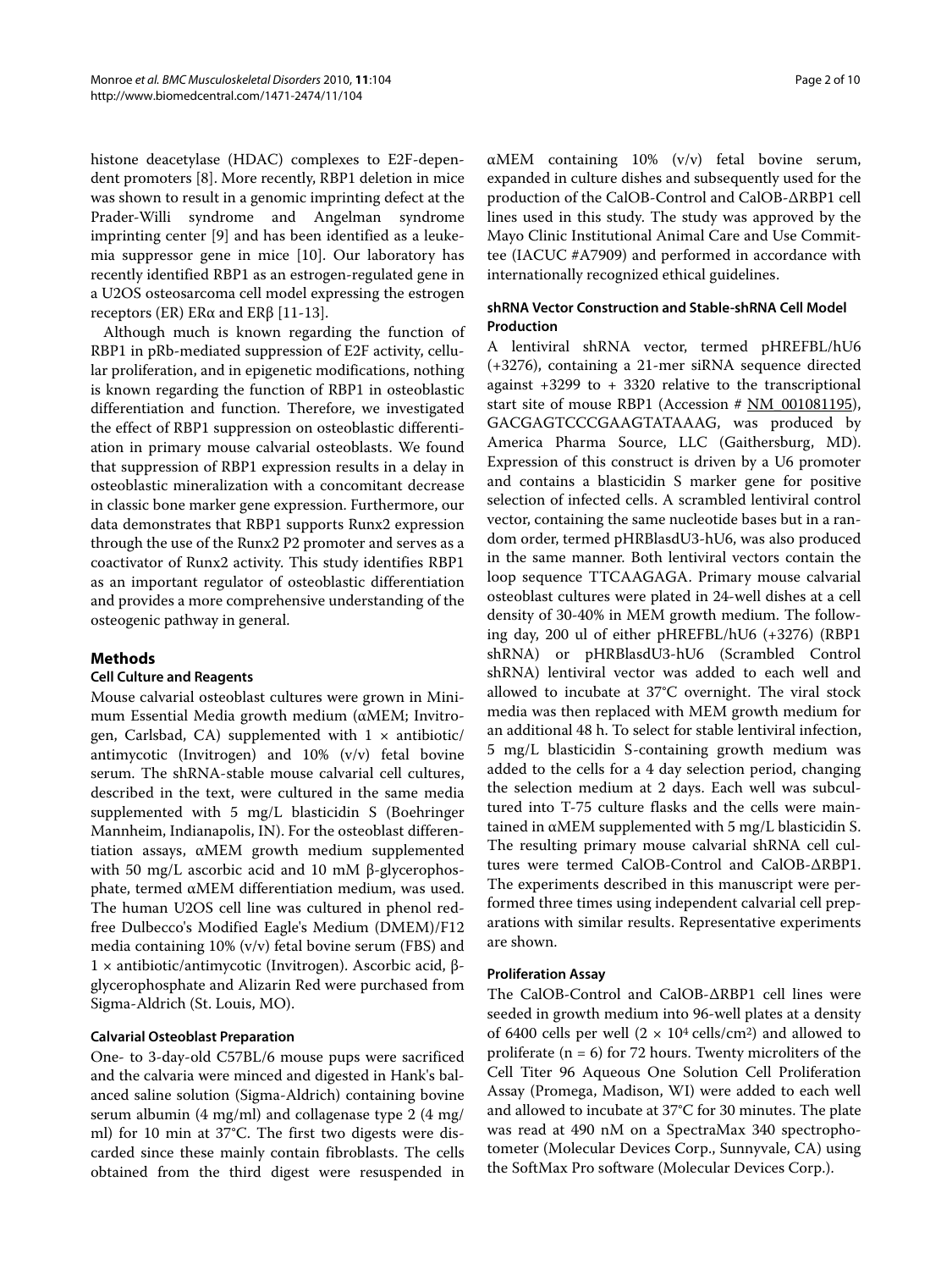#### **Differentiation Analyses and Alizarin Red Staining**

The CalOB-Control and CalOB-ΔRBP1 cell lines were plated at approximately 50% confluence  $(1.3 \times 10^4 \text{ cells})$ cm2) in 12-well dishes and allowed to reach confluence. At that time, αMEM differentiation media was added to the cells and changed every 3 days. Cells were harvested in triplicate for RNA at 0, 10, 17 and 31 days of culture using Trizol Reagent (Invitrogen). Parallel triplicate wells were stained for calcified bone nodules using Alizarin Red (Sigma-Aldrich). Briefly, cells were washed in  $1 \times$ PBS and fixed in 3.75% paraformaldehyde overnight at room temperature. Following two  $1 \times PBS$  washes, the cells were stained with 1.2% Alizarin Red (v/v) ph 4.2 for 20 min. The cells were extensively washed with  $1 \times PBS$ and subsequently scanned.

#### **Reverse Transcription PCR (RT-PCR) Analyses**

Total RNA was harvested using TRIzol reagent following the manufacturers protocol (Invitrogen). One microgram (μg) of RNA was used in a reverse transcriptase (RT) reaction using the iScript cDNA Synthesis Kit (Biorad, Hercules, CA) according to manufacturer instructions. The RT reactions were diluted 1:5 and 2 μl used for realtime quantitative PCR (QPCR) using the Biorad iCycler (Biorad) and the iQ SYBR Green Supermix reaction kit (Biorad). Fold changes in gene expression were calculated as 2(Housekeeping Ct - Gene Ct), where the housekeeping gene was TATA-binding protein (TBP). The primer sequences used in this study can be found in Table 1.

#### **Transient Transfection Analyses**

U2OS or primary mouse calvarial osteoblast cells were plated at a density of 50% (2.6  $\times$  10<sup>4</sup> and 1.3  $\times$  10<sup>4</sup> cells/ cm2, respectively) in 12-well plates the day before transfection. Two-hundred and fifty (250) ng of the p6OSE2- Luc reporter construct [[14\]](#page-8-10), or the mouse osteocalcin reporter construct [\[14](#page-8-10)], along with Runx2 [\[1](#page-8-0)] and RBP1 [[15\]](#page-8-11) expression constructs, were transiently transfected in triplicate using FuGENE 6 transfection reagent (Roche Diagnostics, Indianapolis, IN) for the U2OS cells or Lipofectamine LTX Reagent (Invitrogen) for the calvarial osteoblasts according to the manufacturer's instructions. Following incubation at 37°C for 48 hours, cells were harvested in  $1 \times$  Passive Lysis Buffer (Promega) and equal quantities of protein extracts were assayed using Luciferase Assay Reagent (Promega).

#### **Results**

#### **Generation of a mouse calvarial osteoblast cell model with suppressed RBP1 expression**

Numerous transcription factors are involved in the establishment and maintenance of osteoblastic differentiation such as Runx2, osterix and Dlx5 [\[16](#page-8-12)]. We have previously identified RBP1 as an estrogen regulated gene in U2OS

osteosarcoma cells stably expressing ERα [[11-](#page-8-8)[13](#page-8-9)], however, no information exists on the function of RBP1 during the process of osteoblastic differentiation. As an initial step in understanding the role of RBP1 in this process, we generated a primary osteoblastic cell model in which RBP1 expression was reduced. A shRNA lentiviral expression vector was generated against the mouse RBP1 sequence and introduced into primary mouse calvarial osteoblasts (Figure [1A](#page-4-0)). A scrambled sequence control lentivirus was also generated and infected in an identical manner to serve as a control for non-specific effects of the viral infection. Following antibiotic selection, cell lines stably expressing the mouse RBP1 shRNA (CalOB-ΔRBP1) or the scrambled control shRNA (CalOB-Control) were established. Quantitative PCR (QPCR) analysis indicated a 65-70% reduction in RBP1 expression in CalOB-ΔRBP1 cells when compared to the CalOB-Control cell line (Figure [1B](#page-4-0)), demonstrating successful RBP1 suppression. A proliferation assay was performed on the CalOB-Control and CalOB-ΔRBP1 cell lines since RBP1 has been implicated in cell cycle regulation [\[5](#page-8-2)[,6](#page-8-3)], however no difference in proliferative capacity of these cells was observed (Figure [1](#page-4-0)C).

# **Effect of RBP1 suppression on osteoblastic differentiation and bone marker gene expression**

To determine the role of RBP1 in the establishment of the osteoblastic phenotype, the CalOB-ΔRBP1 and CalOB-Control cell lines were tested for the ability to form mineralized nodules when cultured in osteoblastic differentiation media for 10, 17 and 31 days of culture. As expected, mineralized bone nodules were observed following 10 days of culture in the CalOB-Control cell line with significant mineralization observed at 17 and 31 days of culture (Figure [2](#page-5-0)A). In contrast, only at 31 days of culture were mineralized nodules observed in the CalOB-ΔRBP1 cell line (Figure [2](#page-5-0)B), demonstrating a significant delay in the onset of osteoblastic differentiation following RBP1 suppression. Figure [2C](#page-5-0) shows that RBP1 expression remained low throughout the differentiation time-course in the CalOB-ΔRBP1 cell line. Interestingly, RBP1 expression increased approximately 1.8-fold during the course of differentiation in the control cell line suggesting that its expression is both regulated and important for this process.

Since RBP1 suppression resulted in a significant delay in mineralized nodule formation, we next determined whether bone marker gene expression followed a similar pattern of suppression. CalOB-ΔRBP1 and CalOB-Control cells were treated identically as in Figure [2](#page-5-0) and analyzed for bone marker gene expression using QPCR. As shown in Figure [3A](#page-6-0) and [3B](#page-6-0), the transcription factors Runx2 and osterix, both necessary for bone formation bone [[1](#page-8-0)[-4](#page-8-1)], are significantly suppressed in the CalOB-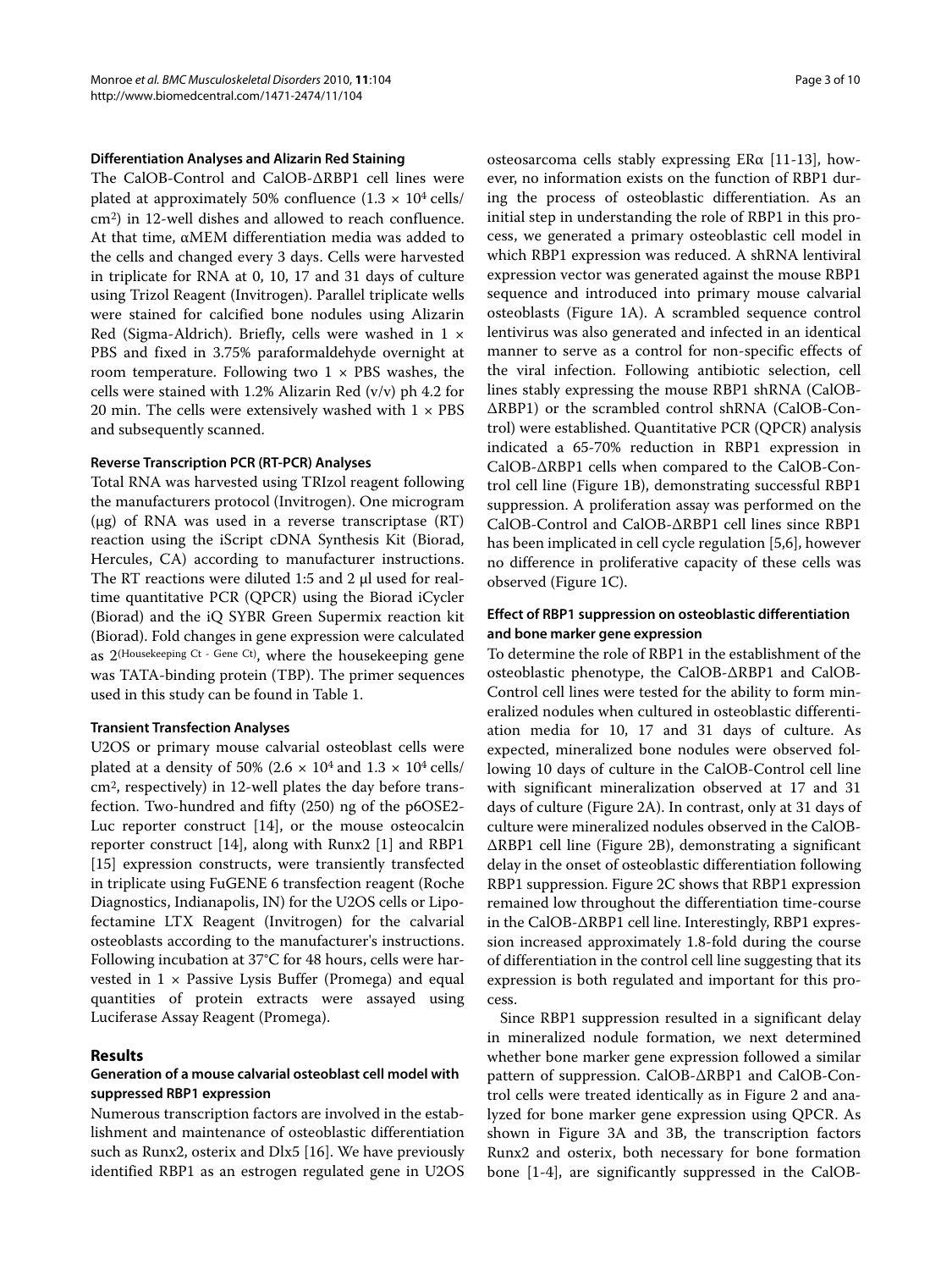| Gene/Symbol       | <b>Accession #</b> | <b>Orientation</b> | Mouse-Specific Primer Sequences (5' to 3') |
|-------------------|--------------------|--------------------|--------------------------------------------|
| RBP1              | NM 001081195       | Forward            | GCAAAAGACGAACCCCAAAGCGGAC                  |
|                   |                    | Reverse            | <b>TCCTGCGTGAGACACTTCTCTGTC</b>            |
| Runx <sub>2</sub> | NM 009820          | Forward            | GCCGGGAATGATGAGAACTA                       |
|                   |                    | Reverse            | <b>GGTGAAACTCTTGCCTCGTC</b>                |
| Osterix           | NM 130458          | Forward            | <b>GGAGGTTTCACTCCATTCCA</b>                |
|                   |                    | Reverse            | TAGAAGGAGCAAGGGGACAGA                      |
| BMP <sub>2</sub>  | NM 007553          | Forward            | ACGTCCTCAGCGAATTTGAG                       |
|                   |                    | Reverse            | <b>GCCTGCGGTACAGATCTAGC</b>                |
| Osteocalcin       | NM 007541          | Forward            | <b>GCCATCACCCTGTCTCCTAA</b>                |
|                   |                    | Reverse            | GCTGTGGAGAAGACACACGA                       |
| Alkaline Phos.    | NM 007431          | Forward            | TGAGCGACACGGACAAGA                         |
|                   |                    | Reverse            | GGCCTGGTAGTTGTTGTGAG                       |
| <b>BSP</b>        | NM 008318          | Forward            | <b>TTCCCAGGTGTGTCATTGAAGA</b>              |
|                   |                    | Reverse            | GGTATGTTTGCGCAGTTAGCAA                     |
| <b>TBP</b>        | NM 013684          | Forward            | GCACTTCGTGCAAGAAATGCTG                     |
|                   |                    | Reverse            | <b>CATAGCTCTTGGCTCCTGTGC</b>               |
| Runx2: P1         | N/A                | Forward            | CCGGCCACTTCGCTAACTT                        |
|                   |                    | Reverse            | TGGTGCTCGGATCTACAGGAA                      |
| Runx2: P2         | N/A                | Forward            | TCTGGAAAAAAAAAGGAGGACTATG                  |
|                   |                    | Reverse            | GGTGCTCGGATCCCAAAAGAA                      |

#### **Table 1: Primer sequences for quantitative PCR (QPCR) used in this study**

ΔRBP1 cell line and either do not increase, or only increase slightly during the differentiation process. Furthermore, as seen in Figure [3C](#page-6-0)-F, the classic bone marker genes bone morphogenetic protein-2 (BMP2), alkaline phosphatase, osteocalcin and bone sialoprotein (BSP), are also significantly suppressed in the CalOB-ΔRBP1 cell line. As with Runx2 and osterix, increased expression of these genes is only observed at the 31 day timepoint when the first signs of mineralization are observed in the CalOB-ΔRBP1 cell line (Figure [2](#page-5-0)B). This data unequivocally demonstrates that suppression of RBP1 expression in primary mouse calvarial osteoblasts results in a significant delay in osteoblastic mineralization with a concomitant suppression of bone marker gene expression. These data also reveal a novel and necessary role for RBP1 in the establishment of the osteoblastic phenotype.

#### **RBP1 regulation of Runx2 expression and transcriptional function**

Runx2 is an essential mediator of the osteoblastic phenotype, as Runx2 deletion in mouse knockout models results in a complete elimination of mineralized bone [\[1-](#page-8-0) [3\]](#page-8-13). Expression of Runx2 is controlled by two independent promoters, a distal P1 promoter and a proximal P2 promoter, which are largely regulated through distinct mechanisms [\[17\]](#page-8-14). Since suppression of RBP1 results in a significant decrease in Runx2 expression, we used primers specific for Runx2 transcripts arising from the P1 and P2 promoters in a QPCR analysis. As is shown in Figure [4,](#page-6-1) only transcripts arising from the P2 promoter, which are largely controlled through epigenetic mechanisms such as methylation [[17\]](#page-8-14), are suppressed following RBP1 depletion, demonstrating Runx2 promoter specificity in RBP1 function.

Although little is known regarding the function of RBP1 in osteoblasts, its role as a retinoblastoma transcriptional coregulator is well known. Most of the members of the ARID transcription factor superfamily, including RBP1/ARID4A, weakly bind DNA without sequence specificity and primarily influence gene expression through protein-protein interactions [\[18](#page-8-15)]. Therefore, it is conceivable that RBP1 also acts as a coregulator of osteogenic transcription factors, such as Runx2. In order to assess the role of RBP1, if any, in coregulation of Runx2 activity, transient transfection analyses were conducted using two known Runx2-responsive luciferase reporter constructs, p6OSE2-Luc [[14\]](#page-8-10) and the mouse osteocalcin promoter [\[14\]](#page-8-10). As seen in Figure [5](#page-7-0)A, transient transfection of Runx2 alone into mouse calvarial osteoblasts resulted in a modest activation of the p6OSE2-Luc and the mouse osteocalcin reporter constructs, respectively.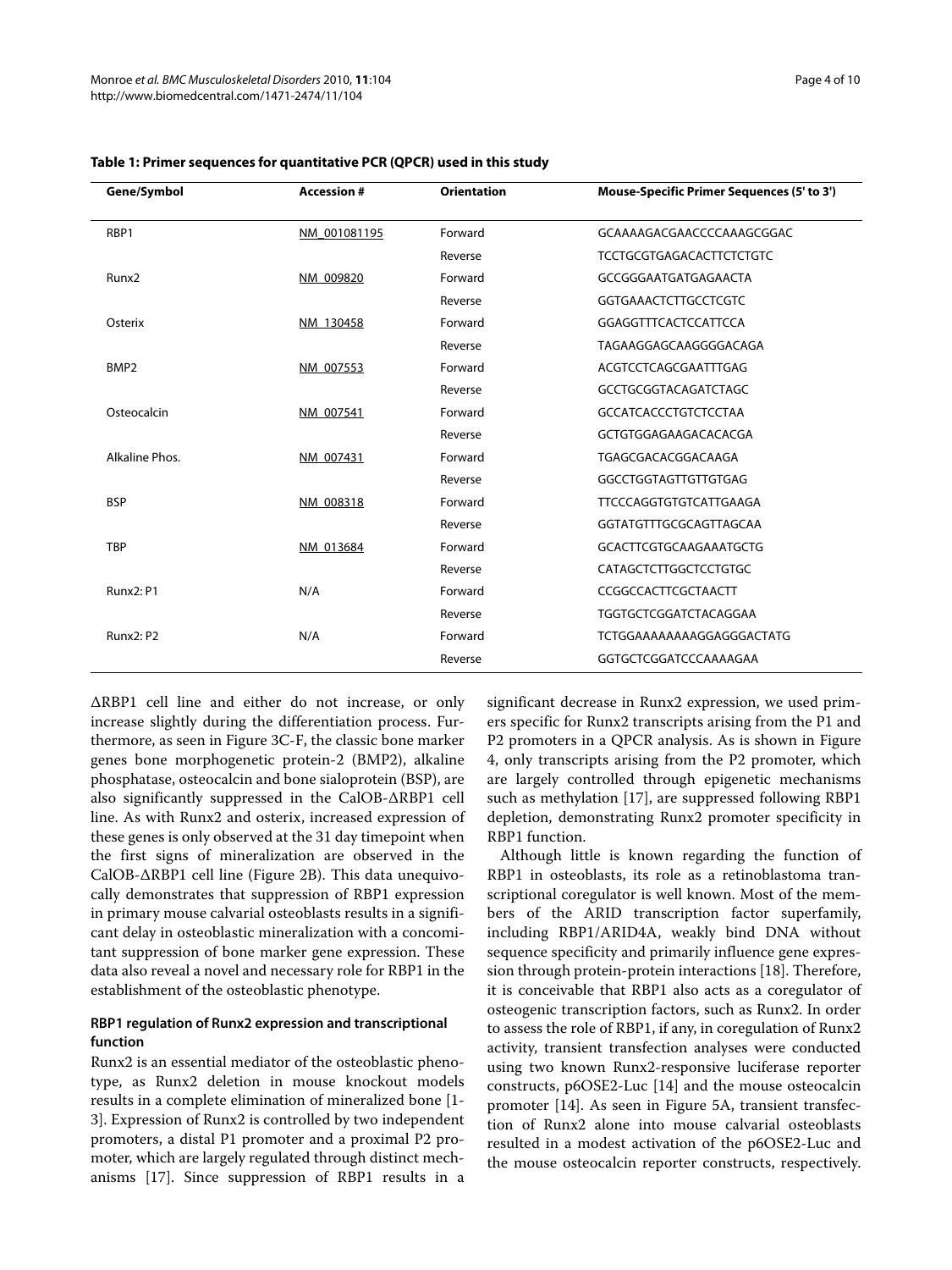<span id="page-4-0"></span>

weeks. The resulting cell lines are termed CalOB-Control and CalOB-ΔRBP1. **(B)** Total RNA from the CalOB-Control and CalOB-ΔRBP1 cell lines (n = 3) were isolated and processed for real-time QPCR analysis. The data are expressed as RBP1 expression relative to TBP controls and normalized to the CalOB-Control cell line. **(C)** The CalOB-Control and CalOB-ΔRBP1 cell lines were plated (n = 6), allowed to grow for 72 hours and a proliferation assay was performed. The data are expressed as relative cellular proliferation normalized to the CalOB-Control cell line. For all panels, the black bars represent the mean  $\pm$  standard deviation. The asterisk represents statistical significance at the  $p < 0.01$  level (ANOVA).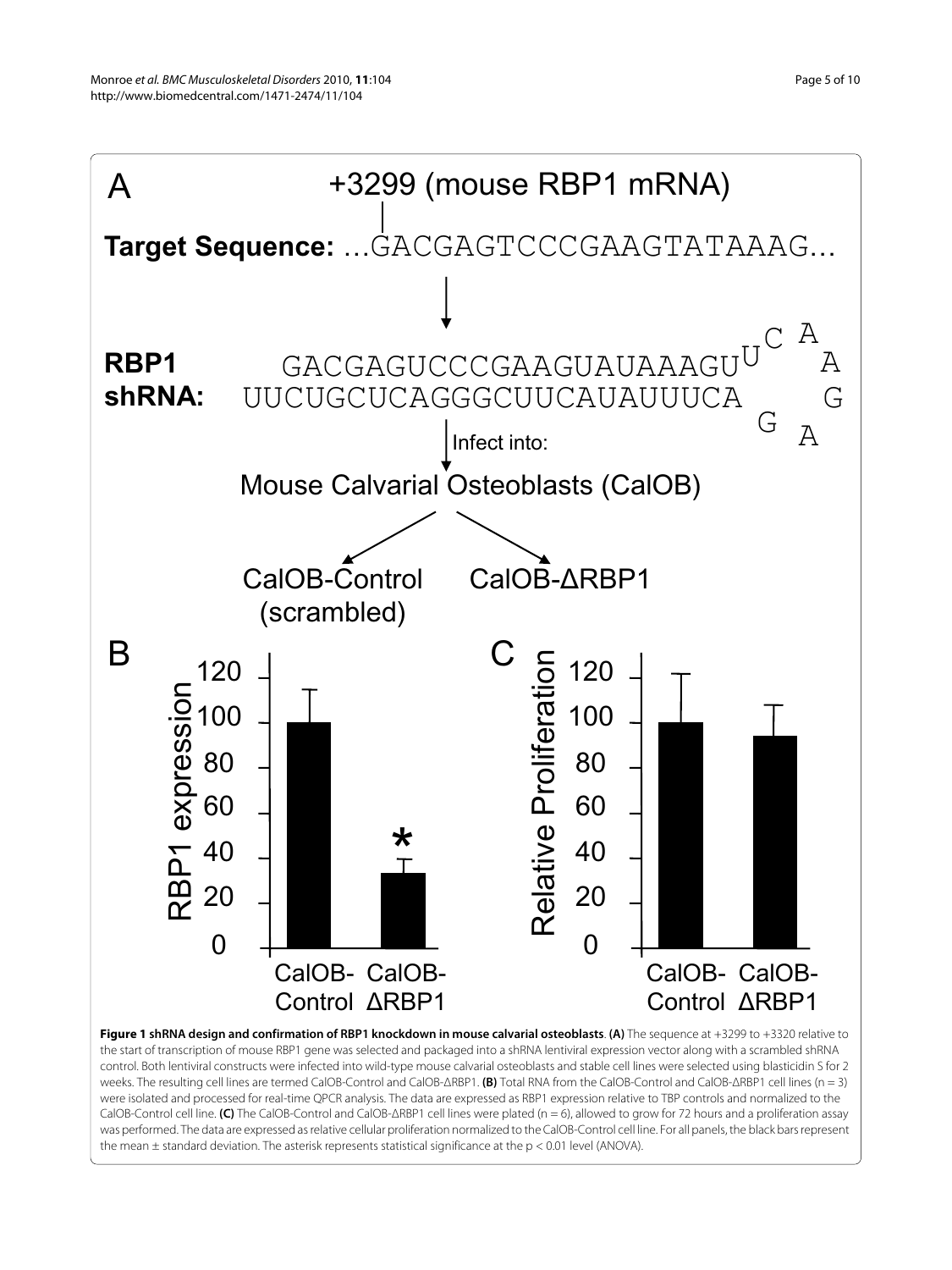<span id="page-5-0"></span>

and CalOB- $\triangle$ RBP1 **(B)** cell lines were plated (n = 3) and allowed to differentiate in osteoblastic differentiation media for 0, 10, 17 and 31 days. The cells were subsequently stained using Alizarin Red. **(C)** Total RNA was extracted from identically treated CalOB-Control (solid line) and CalOB-ΔRBP1 (dotted line) cells and processed for real-time QPCR analysis (n = 3). The data are expressed as RBP1 expression relative to a TBP control and normalized to the day 0 CalOB-Control cell line. The data points represent the mean ± standard deviation. The asterisks represents statistical significance at the p < 0.01 level (ANOVA).

RBP1 alone did not alter the activity of either reporter construct; however coexpression of Runx2 and RBP1 resulted in a potent coactivation of both reporter constructs (8-fold and 2-fold). To verify the coactivation of Runx2 by RBP1 in an independent cell system, the same experiment was performed in the human U2OS osteosarcoma cell line (Figure [5](#page-7-0)B). As was observed in the mouse calvarial cells, expression of Runx2 alone resulted in a statistically significant 13-fold and 4-fold activation of the p6OSE2-Luc and the mouse osteocalcin reporter constructs. Coexpression of Runx2 and RBP1 resulted in a synergistic activation, 140-fold and 10.5-fold respectively, of the two reporter constructs. In combination, these data demonstrate that RBP1 not only regulates Runx2 expression, but also acts as a potent coactivator of Runx2 transcriptional function in two independent cell systems.

# **Discussion**

The objective of this study was to expand on our previous identification of RBP1 as a novel estrogen target gene in

osteoblasts [[11](#page-8-8)[-13](#page-8-9)] by determining its role in the process of osteoblastic differentiation. We approached this interesting question through the production of a novel cell model where a lentiviral shRNA was stably introduced into primary mouse calvarial osteoblast cells. These cells exhibited a striking delay in the onset of mineralized nodule formation with a simultaneous suppression of bone marker genes such as Runx2, osterix, alkaline phosphatase, bone sialoprotein, osteocalcin and bone morphogenetic protein-2 (BMP2). This result is very similar to Runx2 -/- cells, which also exhibit deficiencies in the expression of these bone marker genes [[2\]](#page-8-16), suggesting that RBP1 may play a direct role in the normal expression and function of Runx2. This leads to the interesting notion that the osteogenic role of RBP1 is likely to be mediated, at least in part, by Runx2.

Runx2 is an important osteoblast lineage-determining transcription factor involved in directing precursor stem cells to the preosteoblast lineage and their concomitant differentiation [\[19\]](#page-8-17). Runx2 appears to be the master gene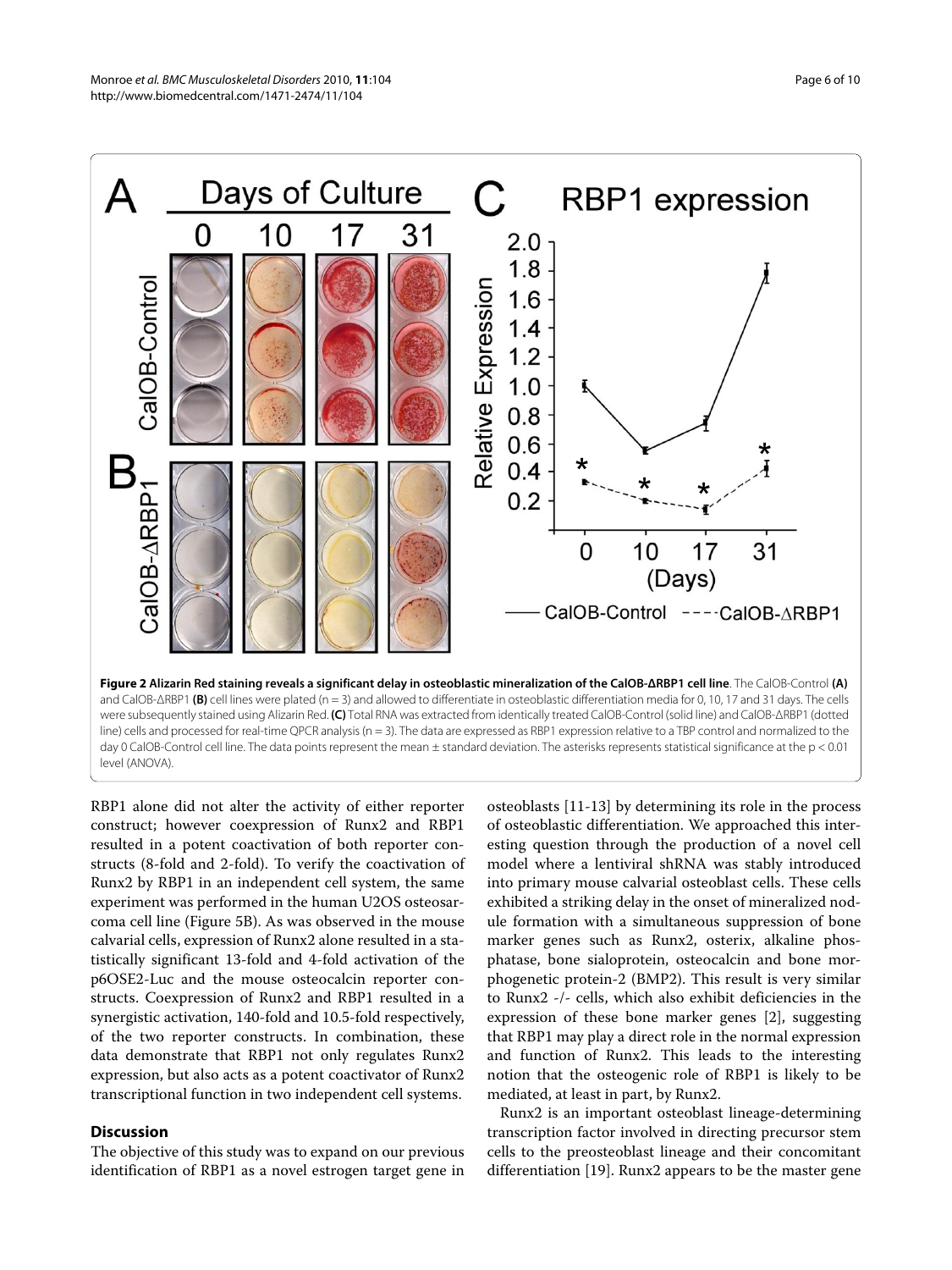<span id="page-6-0"></span>

tracted from CalOB-Control (solid line) and CalOB-ΔRBP1 (dotted line) cells treated as in Figure 2 and processed for real-time QPCR analysis (n = 3) for the indicated genes **(A-F)**. The data are expressed as target gene expression relative to TBP controls and normalized to the day 0 CalOB-Control cell line. The data points represent the mean ± standard deviation. The asterisks represents statistical significance at the p < 0.01 level (ANOVA).

for osteoblast differentiation [[14,](#page-8-10)[20](#page-8-18)[-22](#page-9-0)] as it induces the expression of osterix, a transcription factor which is required to finalize terminal osteoblast differentiation [\[4](#page-8-1)]. In addition, Runx2 plays a role in many other osteoblast functions such as activation of genes encoding osteocalcin, bone sialoprotein, osteopontin, and type 1 collagen and is also involved in autoregulation [[2](#page-8-16),[3\]](#page-8-13). Mice lacking Runx2 and osterix have only a cartilaginous skeleton due to the lack of differentiated osteoblasts and die shortly after birth [\[1](#page-8-0)-[4\]](#page-8-1). Furthermore, mutations in the Runx2 gene are found in patients with the human disorder Cleidocranial Dysplasia [[23\]](#page-9-1). The data in this paper provide evidence that RBP1 plays an important role in regulating Runx2 expression and coactivation of Runx2 dependent bone marker genes, thus establishing RBP1 as an important mediator of Runx2 action in osteoblasts.

Recently a knock-out mouse model for RBP1 has been developed [[9\]](#page-8-6). These mice display suppressed epigenetic modifications (e.g. chromatin/nucleosome methylation) at the PWS/AS genetic domain involved in Prader-Willi and Angelman Syndromes. In conjunction with this observation, we determined that RBP1 suppression

<span id="page-6-1"></span>

**Figure 4 RBP1 regulates Runx2 through the Runx2 P2 promoter**. Runx2-specific primer pairs designed to transcripts arising from either the Runx2 P1 promoter (open bars) or the Runx2 P2 promoter (closed bars) were used in a real-time QPCR analysis from RNA isolated from the CalOB-Control or CalOB-ΔRBP1 cell lines. The data are expressed as Runx2 expression relative to a TBP controls and normalized to the day 0 CalOB-Control cell line. The data represent the mean ± standard deviation. The asterisks represents statistical significance at the p < 0.01 level (ANOVA).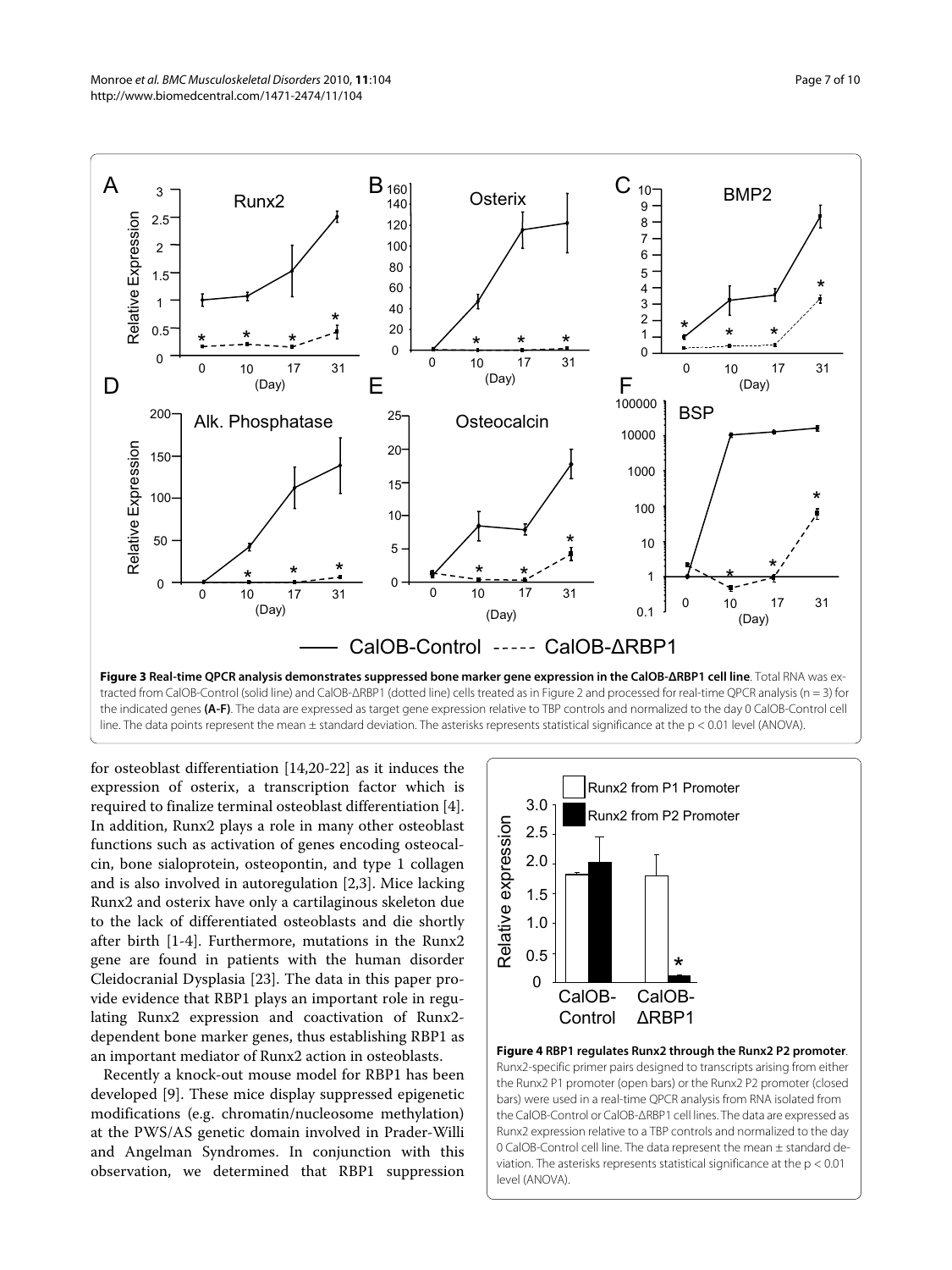<span id="page-7-0"></span>

decreases the amount of transcript arising from the Runx2 P2 promoter. Analysis of the Runx2 P2 promoter revealed a large CpG island extending from the P2 promoter to the 5' untranslated region of exon 1 of Runx2 [[17\]](#page-8-14), suggesting epigenetic modifications may be an important regulatory component of Runx2 P2-promoterdependent activity. Another CpG island is located near the 3' end of the Runx2 gene [\[17](#page-8-14)], further suggesting that epigenetic modification may be an important regulatory facet of Runx2 regulation. This evidence demonstrating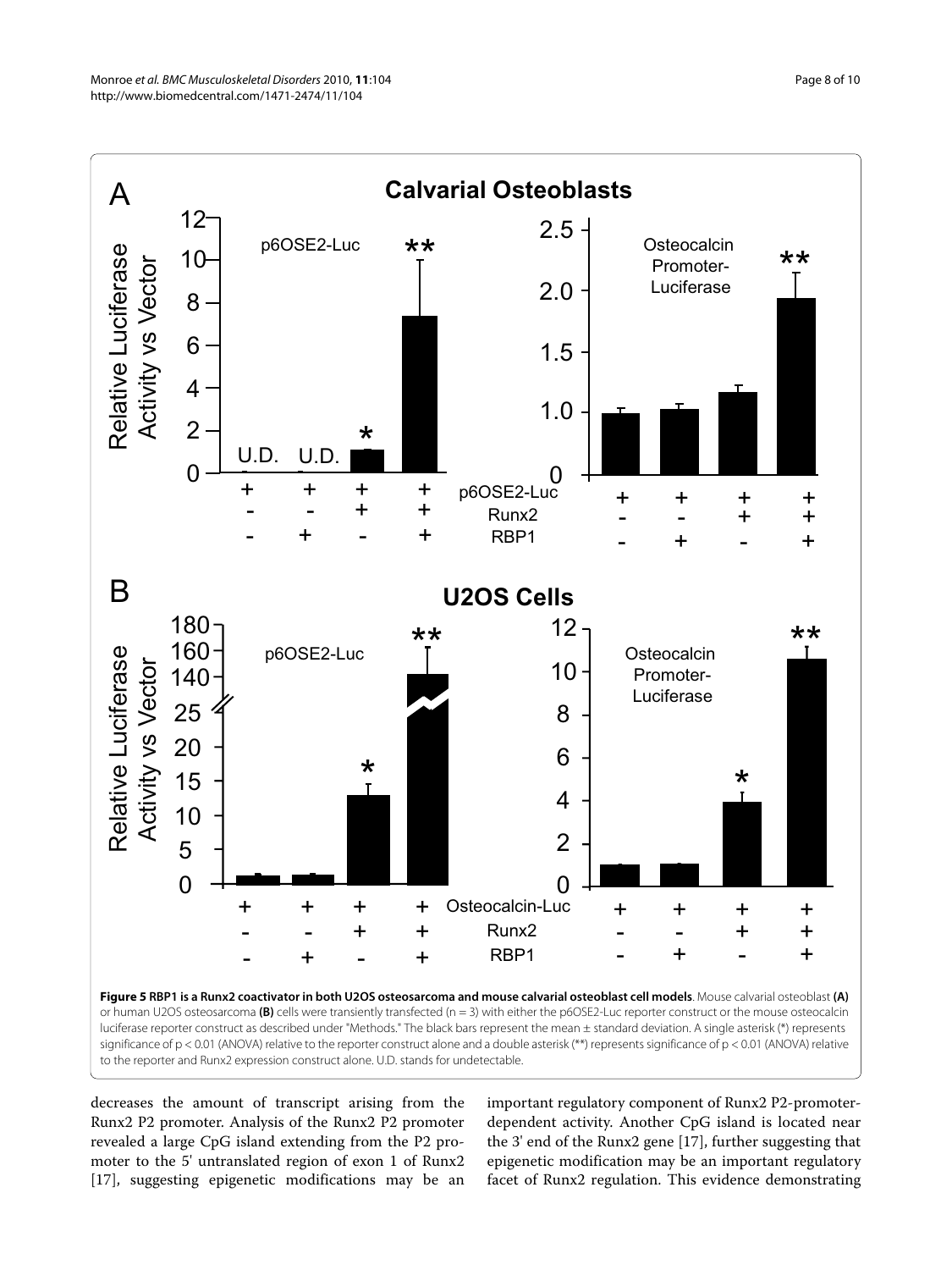that RBP1 is involved in the modulation of epigenetic processes, along with our data demonstrating RBP1 regulation of the Runx2 P2 promoter, which is known to be regulated by epigenetic processes, is intriguing. Whether RBP1 directly regulates these processes at the Runx2 P2 promoter requires further experimentation.

#### **Conclusions**

In its entirety, this paper presents evidence that the RBP1 transcription factor plays an important role in osteoblast biology since its suppression in primary mouse calvarial osteoblasts results in a striking delay in mineralization and suppression of well-known osteoblast marker genes. We further demonstrate that RBP1 regulates Runx2 expression through the proximal P2 promoter, a promoter known to be a target of epigenetic modifications, such as methylation. Interestingly, we also identified RBP1 as a potent transcriptional coactivator of Runx2 transcriptional activity. This underscores a dualism in the effects of RBP1 on Runx2, both through the maintenance of Runx2 expression as well as transcriptional coactivation. These important observations are the first to suggest a role for RBP1 in processes other than cell proliferation, and could open up novel approaches for the modulation of Runx2 activity in both *in vitro* and *in vivo* models of osteoblast function.

#### **Competing interests**

The authors declare that they have no competing interests.

#### **Authors' contributions**

DGM conceived of the study and was primarily responsible for its design, coordination, experimentation and drafting the preliminary manuscript. JRH, MS and TCS were responsible for the study design, direction, interpretation of the data and manuscript preparation. All authors have read and approved the final manuscript.

#### **Acknowledgements**

The authors wish to thank Sarah Grygo for the quantitative PCR analysis on the Runx2 P1 and P2 promoters, Dr. Andre van Wijnen for the Runx2 P1 and P2 promoter primer sequences, Dr. Phil Branton for the RBP1 expression construct, and Drs. Patricia Ducy and Gerard Karsenty for the p6OSE2-Luc, mouse osteocalcin luciferase and the pCMV-Cbfa1/Runx2 expression constructs. This study was funded by a grant from the National Institutes of Health (PO1-AG04875) and the Mayo Foundation.

#### **Author Details**

Department of Biochemistry and Molecular Biology, Mayo Clinic College of Medicine, Rochester, Minnesota 55905, USA

#### Received: 1 February 2010 Accepted: 28 May 2010 Published: 28 May 2010

#### **References**

- <span id="page-8-0"></span>1. Ducy P, Zhang R, Geoffroy V, Ridall AL, Karsenty G: Osf2/Cbfa1: a transcriptional activator of osteoblast differentiation**.** Cell 1997, 89:747-754.
- <span id="page-8-16"></span>2. Komori T, Yagi H, Nomura S, Yamaguchi A, Sasaki K, Deguchi K, Shimizu Y, Bronson RT, Gao YH, Inada M, Sato M, Okamoto R, Kitamura Y, Yoshiki S, Kishimoto T: Targeted disruption of Cbfa1 results in a complete lack of bone formation owing to maturational arrest of osteoblasts**.** Cell 1997, 89:755-764.
- <span id="page-8-13"></span>3. Otto F, Thornell AP, Crompton T, Denzel A, Gilmour KC, Rosewell IR, Stamp GWH, Beddington RSP, Mundlos S, Olsen BR, Selby PB, Owen MJ: Cbfa1, a candidate gene for cleidocranial dysplasia syndrome, is essential for osteoblast differentiation and bone development**[.](http://www.ncbi.nlm.nih.gov/entrez/query.fcgi?cmd=Retrieve&db=PubMed&dopt=Abstract&list_uids=9182764)** Cell 1997, 89:765-771.
- <span id="page-8-1"></span>4. Nakashima K, Zhou X, Kunkel G, Zhang Z, Deng JM, Behringer RR, Crombrugghe BD: The novel zinc finger-containing transcription factor osterix is required for osteoblast differentiation and bone formation**.** Cell 2002, 108:17-29.
- <span id="page-8-2"></span>Lai A, Lee JM, Yang WM, DeCaprio JA, Kaelin WGJ, Seto E, Branton PE: RBP1 recruits both histone deacetylase-dependent and -independent repression activities to retinoblastoma family proteins**.** Mol Cell Biol 1999, 19(10):6632-6641.
- <span id="page-8-3"></span>6. Lai A, Marcellus RC, Corbeil HB, Branton PE: RBP1 induces growth arrest by repression of E2F-dependent transcription**.** Oncogene 1999, 18(12):2091-2100.
- <span id="page-8-4"></span>7. Fattaey AR, Helin K, Dembski MS, Dyson N, Harlow E, Vuocolo GA, Hanobik MG, Haskell KM, Oliff A, Defeo-Jones D: Characterization of the retinoblastoma binding proteins RBP1 and RBP2**[.](http://www.ncbi.nlm.nih.gov/entrez/query.fcgi?cmd=Retrieve&db=PubMed&dopt=Abstract&list_uids=8414517)** Oncogene 1993, 8(11):3149-3156.
- <span id="page-8-5"></span>8. Lai A, Kennedy BK, Barbie DA, Bertos NR, Yang XJ, Theberge MC, Tsai SC, Seto E, Zhang Y, Kuzmichev A, Lane WS, Reinberg D, Harlow E, Branton PE: RBP1 recruits the mSIN3-histone deacetylase complex to the pocket of retinoblastoma tumor suppressor family proteins found in limited discrete regions of the nucleus at growth arrest**.** Mol Cell Biol 2001, 21(8):2918-2932.
- <span id="page-8-6"></span>9. Wu MY, Tsai TF, Beaudet AL: Deficiency of Rbbp1/Arid4a and Rbbp1l1/ Arid4b alters epigenetic modifications and suppresses an imprinting defect in the PWS/AS domain**.** Genes Dev 2006, 20(20):2859-2870.
- <span id="page-8-7"></span>10. Wu MY, Eldin KW, Beaudet AL: Identification of chromatin remodeling genes Arid4a and Arid4b as leukemia suppressor genes**[.](http://www.ncbi.nlm.nih.gov/entrez/query.fcgi?cmd=Retrieve&db=PubMed&dopt=Abstract&list_uids=18728284)** J Natl Cancer Inst 2008, 100:1247-1259.
- <span id="page-8-8"></span>11. Monroe DG, Secreto FJ, Hawse JR, Subramaniam M, Khosla S, Spelsberg TC: Estrogen receptor isoform-specific regulation of the retinoblastoma binding protein 1 (RBBP1) gene: roles of AF1 and enhancer elements**.** J Biol Chem 2006, 281:28596-28604.
- 12. Monroe DG, Getz BJ, Johnsen SA, Riggs BL, Khosla S, Spelsberg TC: Estrogen receptor isoform-specific regulation of endogenous gene expression in human osteoblastic cell lines expressing either ERalpha or ERbeta**.** J Cell Biochem 2003, 90:315-326.
- <span id="page-8-9"></span>13. Monroe DG, Secreto FJ, Malayannan S, Getz BJ, Khosla S, Spelsberg TC: Estrogen receptor alpha and beta heterodimers exert unique effects on estrogen- and tamoxifen-dependent gene expression in human U2OS osteosarcoma cells**.** Mol Endocrinol 2005, 19:1555-1568.
- <span id="page-8-10"></span>14. Ducy P, Karsanty G: Two distinct osteoblast-specific cis-acting elements control expression of a mouse osteocalcin gene**[.](http://www.ncbi.nlm.nih.gov/entrez/query.fcgi?cmd=Retrieve&db=PubMed&dopt=Abstract&list_uids=7891679)** Mol Cell Biol 1995, 15:1858-1869.
- <span id="page-8-11"></span>15. Binda O, Roy JS, Branton PE: RBP1 family proteins exhibit SUMOylationdependent transcriptional repression and induce cell growth inhibition reminiscent of senescence**.** Mol Cell Biol 2006, 26(5):1917-1931.
- <span id="page-8-12"></span>16. Komori T: Regulation of osteoblast differentiation by transcription factors**.** J Cell Biochem 2006, 99:1233-1239.
- <span id="page-8-14"></span>17. Stock M, Otto F: Control of RUNX2 isoform expression: the role of promoters and enhancers**.** J Cell Biochem 2005, 95:506-517.
- <span id="page-8-15"></span>18. Patsialou A, Wilsker D, Moran E: DNA-binding properties of ARID family proteins**.** Nucleic Acids Res 2005, 33(1):66-80.
- <span id="page-8-17"></span>19. Lian JB, Stein GS, Javed A, van Wijnen AJ, Stein JL, Montecino M, Hassan MQ, Gaur T, Lengner CJ, Young DW: Networks and hubs for the transcriptional control of osteoblastogenesis**.** Rev Endocr Metab Disord 2006, 7:1-16.
- <span id="page-8-18"></span>20. Banerjee C, McCabe LR, Choi JY, Hiebert SW, Stein JL, Stein GS, Lian JB: Runt homology domain proteins in osteoblast differentiation: AML3/ CBFA1 is a major component of a bone-specific complex**[.](http://www.ncbi.nlm.nih.gov/entrez/query.fcgi?cmd=Retrieve&db=PubMed&dopt=Abstract&list_uids=9215522)** J Cell Biochem 1997, 66:1-8.
- 21. Ji C, Casinghino S, Chang DJ, Chen Y, Javed A, Ito Y, Hiebert SW, Lian JB, Stein GS, McCarthy TL, Centrella M: CBFa(AML/PEBP2)-related elements in the TGF-B Type I receptor promoter and expression with osteoblast differentiation. r and expression with osteoblast differentiation. J Cell Biochem 1998, 69:353-363.